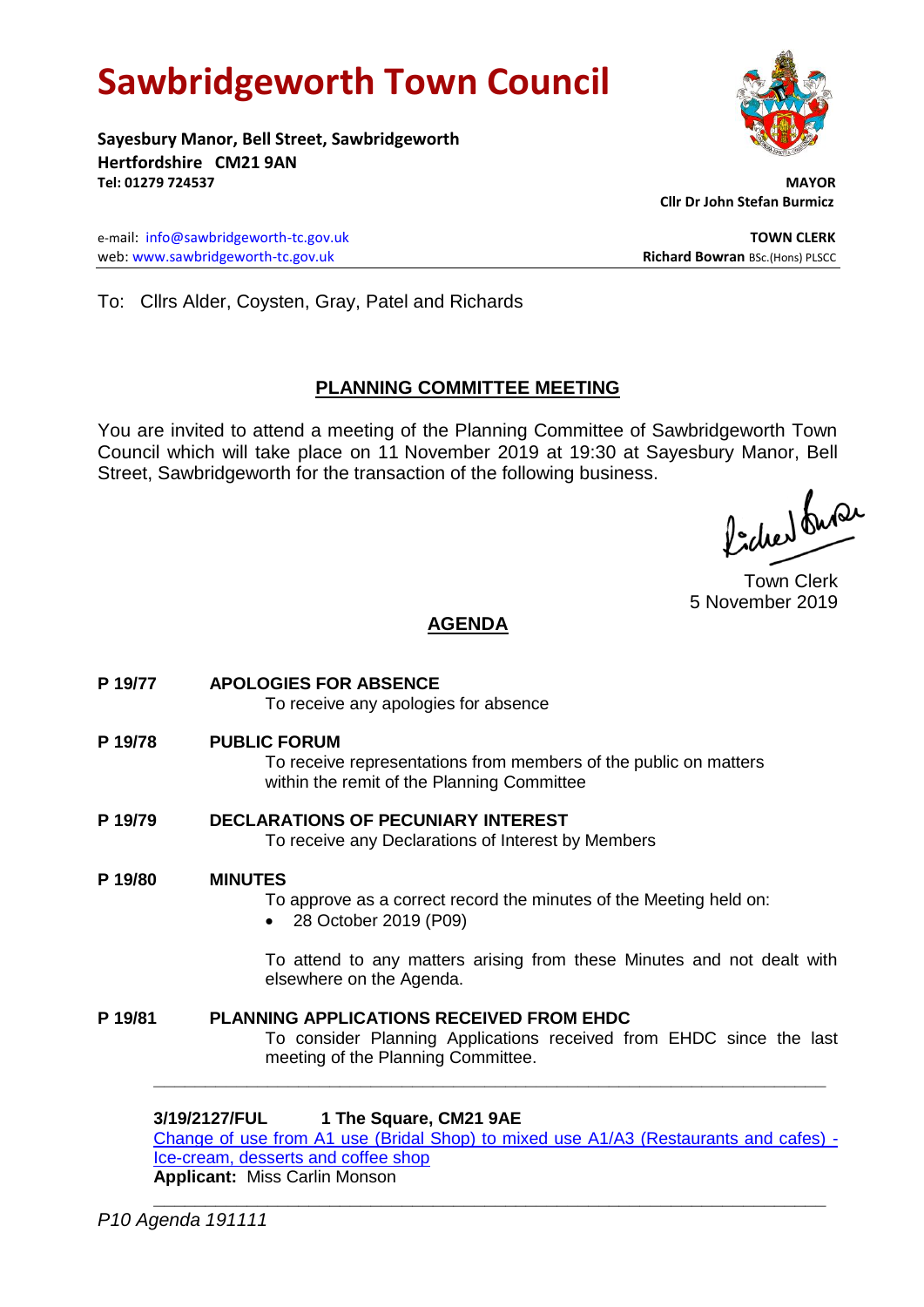#### **P 19/82 LATE PLANNING APPLICATIONS**

To deal with Planning Applications received from EHDC following the Publication of this Agenda and received before 8 November 2019

#### **P 19/83 PLANNING DECISIONS MADE BY EHDC**

To receive Planning Decisions from EHDC.

#### **3/19/0956/FUL 11, 13, 15 London Road, CM21 9EH**

Proposed crossover and the regularisation of a hardstanding and a levelled parking area to provide 2 off-street parking spaces for nos. 11, 13 and 15 London Road properties **Applicant:** Swayprime Limited

**\_\_\_\_\_\_\_\_\_\_\_\_\_\_\_\_\_\_\_\_\_\_\_\_\_\_\_\_\_\_\_\_\_\_\_\_\_\_\_\_\_\_\_\_\_\_\_\_\_\_\_\_\_\_\_\_\_\_\_\_\_\_\_\_\_**

**STC Comment:** No Objection to the creation of a dropped kerb. However there is inadequate space for the parking of cars on the prepared space. There are also environmental; concerns about pollution at high level affecting neighbouring properties if cars are parked in this area.

*EHDC Decision:* Refused. "The proposal by reason of loss of landscape features changes to land levels and the provision of hardstanding would result it detrimental harm to the character and appearance of the existing dwelling, street scene and the Sawbridgeworth Conservation Area. As such the proposal fails to accord with Policies HOU11, DES2, DES4 and HA4 of the East Herts District Plan 2018"

**\_\_\_\_\_\_\_\_\_\_\_\_\_\_\_\_\_\_\_\_\_\_\_\_\_\_\_\_\_\_\_\_\_\_\_\_\_\_\_\_\_\_\_\_\_\_\_\_\_\_\_\_\_\_\_\_\_\_\_\_\_\_\_\_\_**

#### **3/19/1314/FUL Primrose Cottage, High Wych Road, CM21 0HH**

Change of use from class C3 (house of multiple occupancy (HMO)) to class C2 (children's home)

**Applicant:** Savannah Lodge

**STC Comment:** Objection. Not considered to be a suitable site for this purpose. Neighbours objections noted.

*EHDC Decision:* Granted

#### **3/19/1555/FUL Land at Orion, Spellbrook, CM23 4AX**

Erection of 4 bedroom, two storey detached dwelling with access onto London Road. **Applicant:** Stallan Group Limited **STC Comment:** No objection *EHDC Decision:* Granted

**\_\_\_\_\_\_\_\_\_\_\_\_\_\_\_\_\_\_\_\_\_\_\_\_\_\_\_\_\_\_\_\_\_\_\_\_\_\_\_\_\_\_\_\_\_\_\_\_\_\_\_\_\_\_\_\_\_\_\_\_\_\_\_\_\_**

**\_\_\_\_\_\_\_\_\_\_\_\_\_\_\_\_\_\_\_\_\_\_\_\_\_\_\_\_\_\_\_\_\_\_\_\_\_\_\_\_\_\_\_\_\_\_\_\_\_\_\_\_\_\_\_\_\_\_\_\_\_\_\_\_\_**

#### **3/19/1671/HH 71 London Road, CM21 9JJ**

Demolition of conservatory. Construction of single storey rear extension **Applicant**: Mr Martin Hoy *STC Comment:* No objection *EHDC Decision:* Granted **\_\_\_\_\_\_\_\_\_\_\_\_\_\_\_\_\_\_\_\_\_\_\_\_\_\_\_\_\_\_\_\_\_\_\_\_\_\_\_\_\_\_\_\_\_\_\_\_\_\_\_\_\_\_\_\_\_\_\_\_\_\_\_\_\_**

#### **3/19/1809/HH 33 Vantorts Road, CM21 9NB**

Demolition of conservatory. Raising and alterations to roof, to create first floor with two dormers to the front and three to the rear **Applicant:** Mrs June Foley **STC Comment:** No objection *EHDC Decision:* Granted **\_\_\_\_\_\_\_\_\_\_\_\_\_\_\_\_\_\_\_\_\_\_\_\_\_\_\_\_\_\_\_\_\_\_\_\_\_\_\_\_\_\_\_\_\_\_\_\_\_\_\_\_\_\_\_\_\_\_\_\_\_\_\_\_\_**